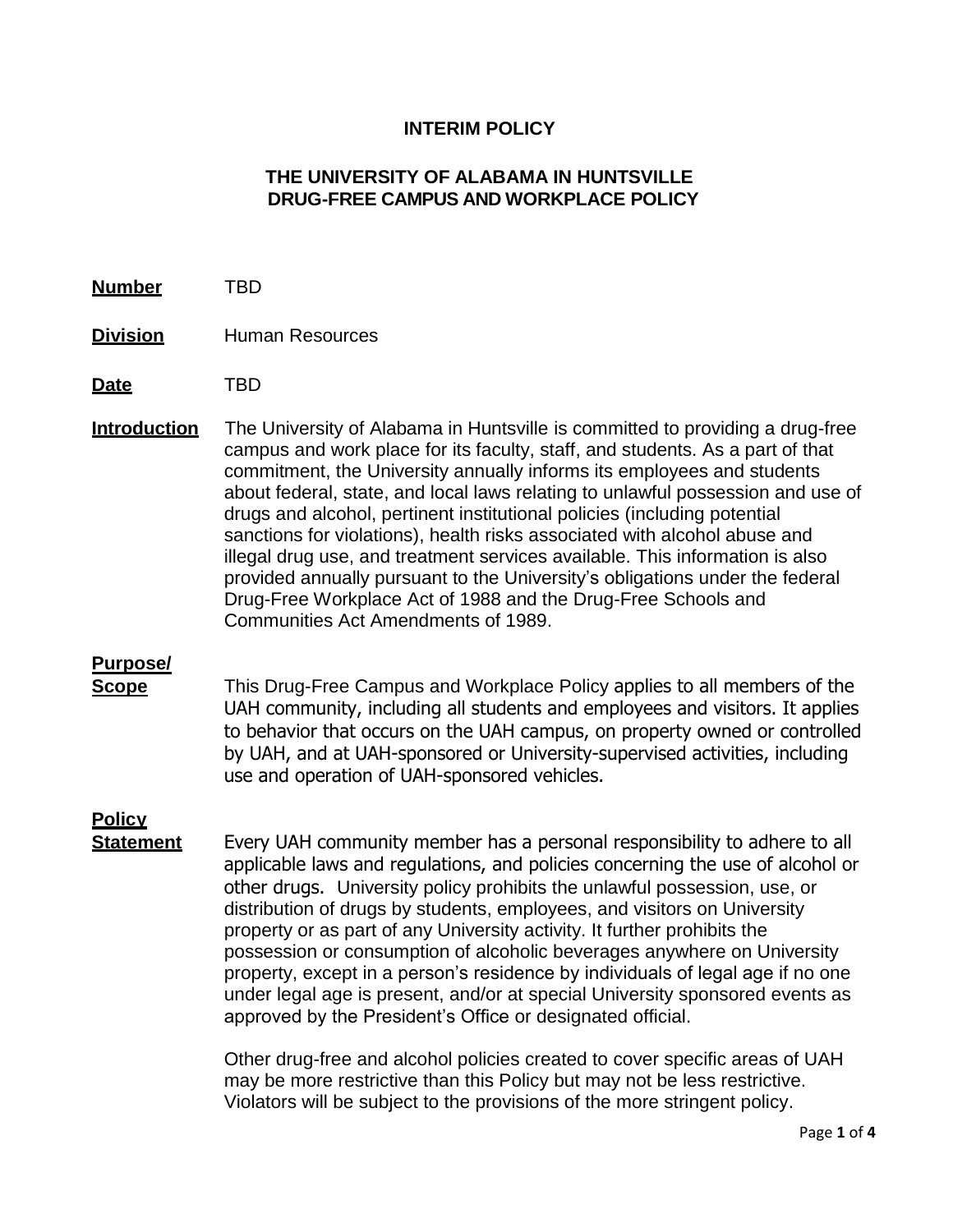Furthermore, this Policy does not revoke or otherwise interfere with any policy relating to drug and alcohol use by students in the College of Nursing.

# **Standards of**

## **Conduct** A. Students

Prohibited Conduct: A student or student organization may be disciplined for, and is deemed in violation of the Code of Student Conduct, for the unlawful use, possession, sale, manufacture, or distribution of any narcotic, drug paraphernalia, medicine, chemical compound, or other controlled substance that is illegal under federal, state or local laws. The term "controlled substance" refers to any chemical substance whose distribution and/or use is controlled or prohibited by some law or statute, or whose distribution and/or use is permitted only by a prescription issued by a licensed practitioner. UAH will take disciplinary action against a student, group of students, or student organization for unauthorized use, possession, sale, manufacture, or distribution of any controlled substance or illegal drug that occurs on University property or as party of any University activity. A student or student organization may also be disciplined for the unlawful possession or consumption on campus of alcoholic beverages, public drunkenness, or violation of state or local laws regarding alcohol use or possession.

Any possession or consumption of alcoholic beverages by a student under 21 years of age, the legal age for drinking established by state law, or any other violation of state or local law with respect to drinking is prohibited. Any student who violates this policy is subject to discipline or sanction consistent with applicable University procedures. Such discipline may include probation, suspension, or expulsion.

Any disciplinary actions to be taken and the disciplinary procedures to be applied for the alleged violations will be in accordance with the [Code of](https://www.uah.edu/dos/office-of-student-ethics-education/code-of-student-conduct)  [Student Conduct.](https://www.uah.edu/dos/office-of-student-ethics-education/code-of-student-conduct) Students and student organizations are required to comply with this Policy in conjunction with the [Code of Student Conduct](https://www.uah.edu/dos/office-of-student-ethics-education/code-of-student-conduct) and other relevant policies.

## B. Employees

Prohibited Conduct: The unlawful manufacture, distribution, dispensation, possession, or use of a controlled substance or illegal drug by any UAH employee during a work shift or assignment or during a University activity, whether on UAH property or not, is prohibited. To ensure that all employees are working in a safe, productive environment, the possession, distribution, or consumption of alcoholic beverages is not permitted at a work site or any other UAH property, unless such consumption occurs in conjunction with a special University sponsored event as approved by the President's Office or designated official. By extension, no employee may report to work while under the influence of alcohol or illegal drugs.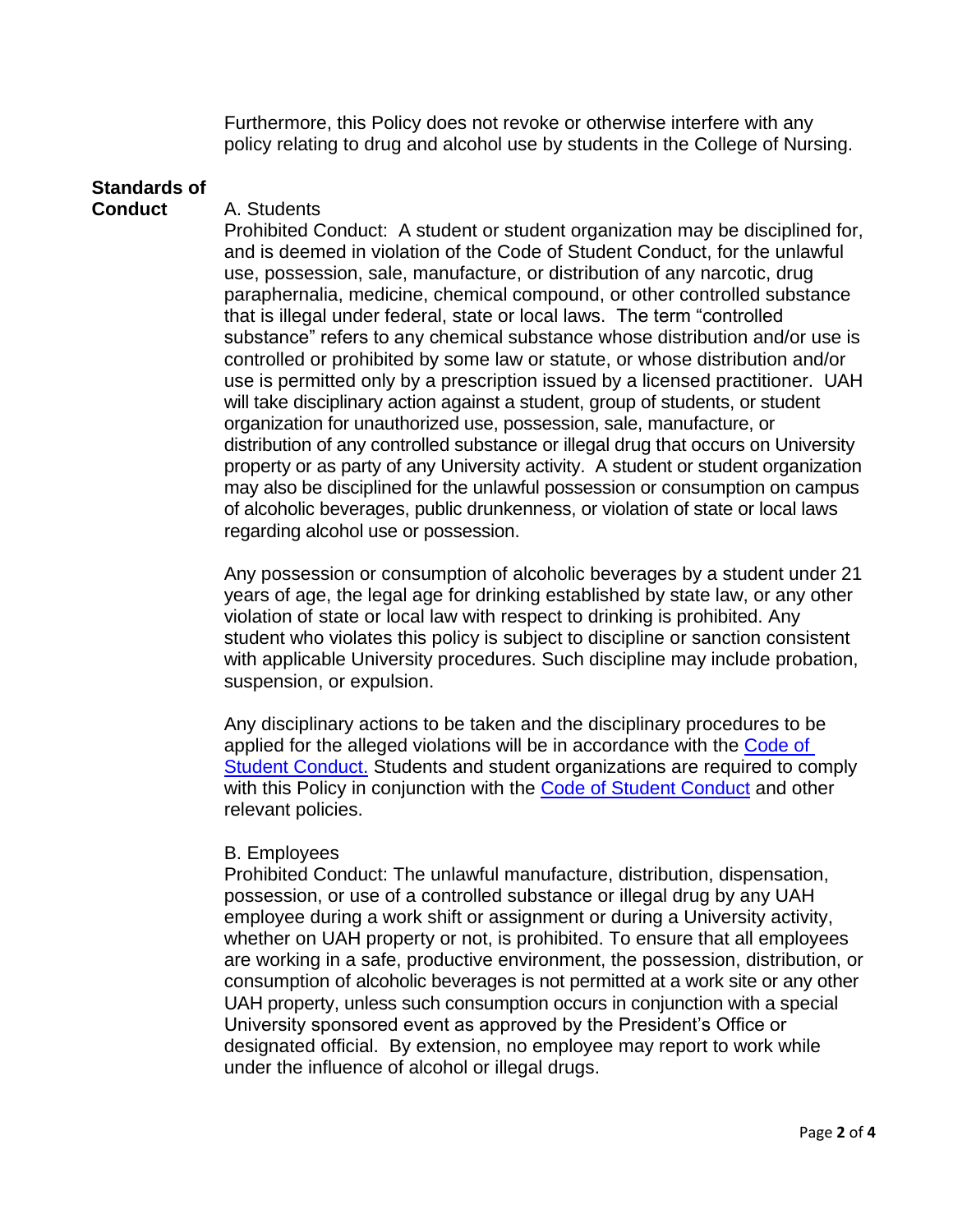Any University employee who violates this policy is subject to discipline or sanction consistent with applicable University procedures. Disciplinary action may include termination, as well as lesser sanctions.

Employees are expected to utilize good judgment and discretion when partaking of alcohol and legally-prescribed controlled substances or drugs in general, and particularly, prior to reporting to work, driving on campus, and operating University equipment.

Employees are reminded that, as a condition of their employment, they are obligated to notify the UAH Office of Human Resources of any criminal drug or alcohol related conviction (including driving under the influence), occurring in the workplace or while engaged in work activities for UAH no later than five days after such conviction. Further, due to the high safety and/or security nature of some work, designated employees hold positions which require the reporting of and/or abstention from legal drugs. Such employees are notified in writing if they hold such a position, must remain compliant as a condition of employment, and must notify Human Resources immediately of any occurrence of noncompliance.

## C. University Community Adherence to Applicable Laws Selling illegal drugs is a criminal offense punishable by fines and/or imprisonment, and driving while intoxicated or under the influence of drugs can result in driver's license revocation or even imprisonment. It is also illegal for an individual under the age of 21 to purchase or attempt to purchase alcohol. A drug conviction under federal or state law may make a student ineligible for federal financial aid (loans, grants, work study) if the drug-related offense was committed while the student was receiving aid.

Attachments 1-4 contain an overview of federal and state laws governing the possession, use, and distribution of controlled substances, illegal drugs, and alcohol. It is not intended to be an exhaustive or definitive statement of federal or state law, but is designed to indicate the types of conduct that are against the law and the range of legal sanctions and penalties that can be imposed.

Attachment 5 lists health risk associated with the use of controlled substances, illegal drugs, and alcohol abuse.